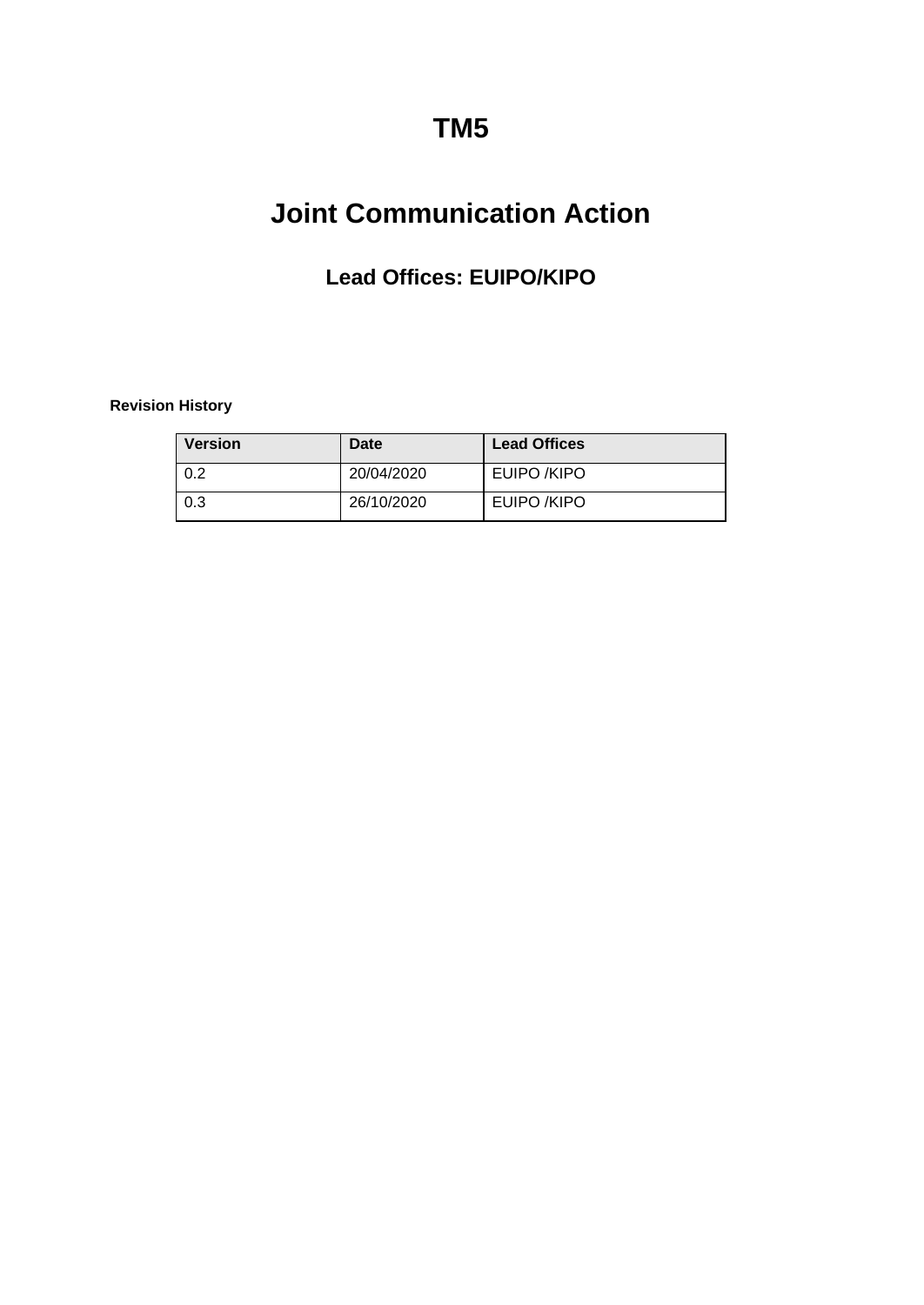## Table of contents

| 2.1.<br>2.2. |  |  |  |
|--------------|--|--|--|
|              |  |  |  |
| $\mathbf{4}$ |  |  |  |
|              |  |  |  |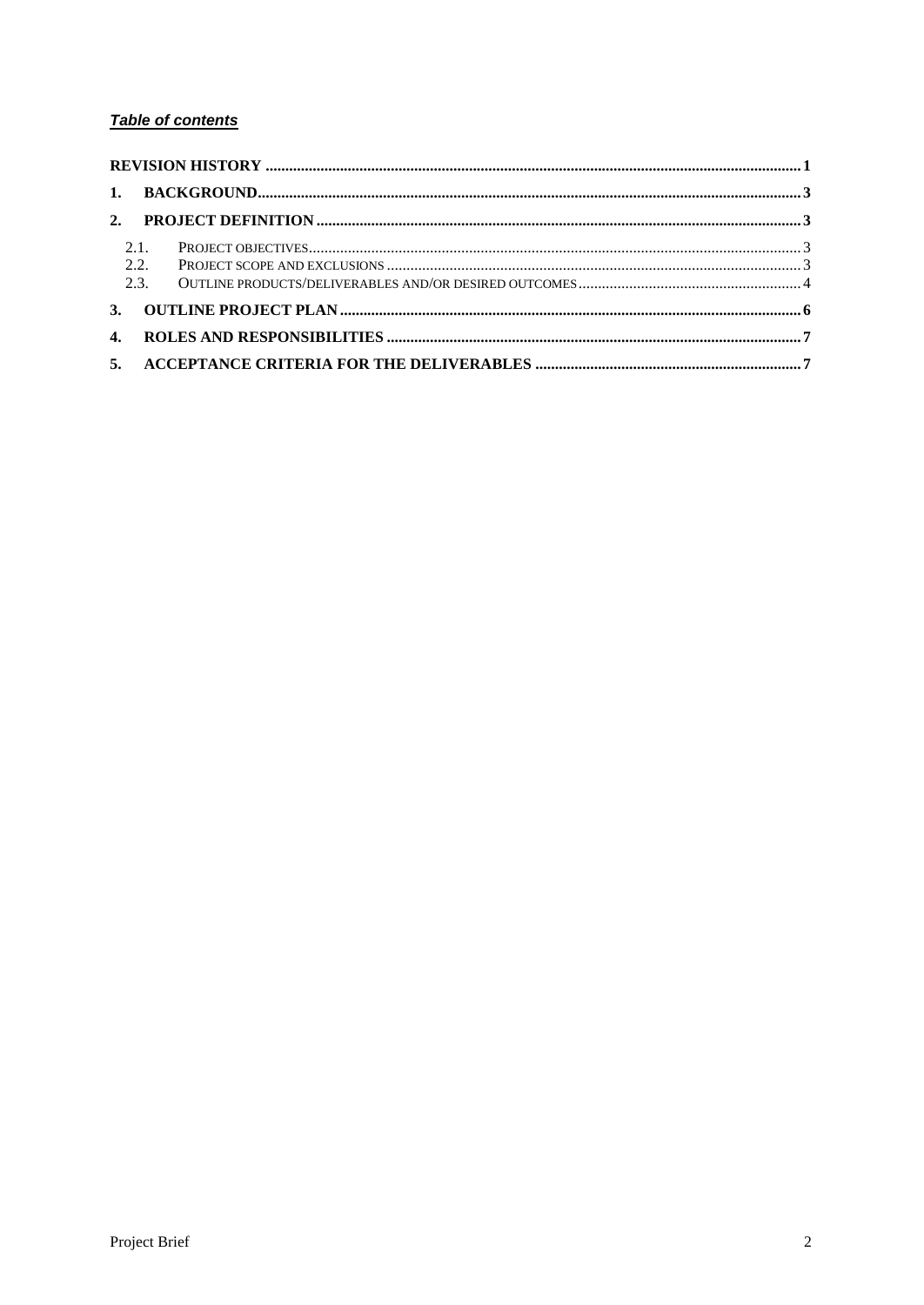#### <span id="page-2-0"></span>**1. Background**

The TM5 was born as a forum through which five intellectual property offices would exchange information on trade mark-related matters, and undertake cooperative activities for their mutual benefit. In this vein, the mission and goals of the TM5, by its very nature, are closely linked to the notion of communication and joint cooperation efforts for the promotion of its activities and projects.

While various successful communication actions have been put in place in the past within TM5, the EUIPO and KIPO propose to explore opportunities for an increased collaboration in the field of communication and to jointly undertake actions aimed at creating further awareness and recognition of TM5. Simple, well-coordinated communication actions can bring the TM5 partners even closer together and contribute to further position themselves as one of the most influential IP groupings in the world.

#### <span id="page-2-2"></span><span id="page-2-1"></span>**2. Project Definition**

#### **2.1. Project objectives**

The main objective of this project is **to share information on communication practices and strategies among the TM5 partners and to identify potential opportunities to communicate about TM5.**

Another central objective of the project **is to implement specific actions oriented to foster awareness on the aims, activities, upcoming news and events of** TM5 as well as to disseminate the project outcomes and results to a large audience. The objective is not to implement numerous communication actions, but to identify opportunities and to develop actions that are beneficial for the TM5 partners in the most cost effective way.

#### **The project would be building on the TM5 Website project which had the following objectives:**

- Share resources regarding TM5 respective offices, such as trademark laws, examination guidelines and legal developments
- Share details and progress about TM5 collaboration projects
- Update website with information focusing on the purpose and function of the TM5
- Disseminate information online to users and the general public

#### <span id="page-2-3"></span>**2.2. Project scope and exclusions**

The project's scope is the creation of shared, mutually agreed communication actions, to exchange information and practices in the area of communication among the Partner offices. Communication proposals within the scope of this project follow.

#### **In scope:**

- 1. The identification of communication correspondents in each Partner office (who may be the regular focal points).
- 2. The publication of news items each year on the TM5 website [\(http://tmfive.org\)](http://tmfive.org/).
- 3. Promotion of the TM5 meetings and other relevant TM5 outcomes.
- 4. Promotion of reports on common statistical indicators once a year.
- 5. The Host Office sharing existing photo and/or video materials of the TM5 meetings, if available.
- 6. If necessary, consider the discussion on the use of further communication channels, such as a newsletter, once the website has been consolidated as the main communication channel.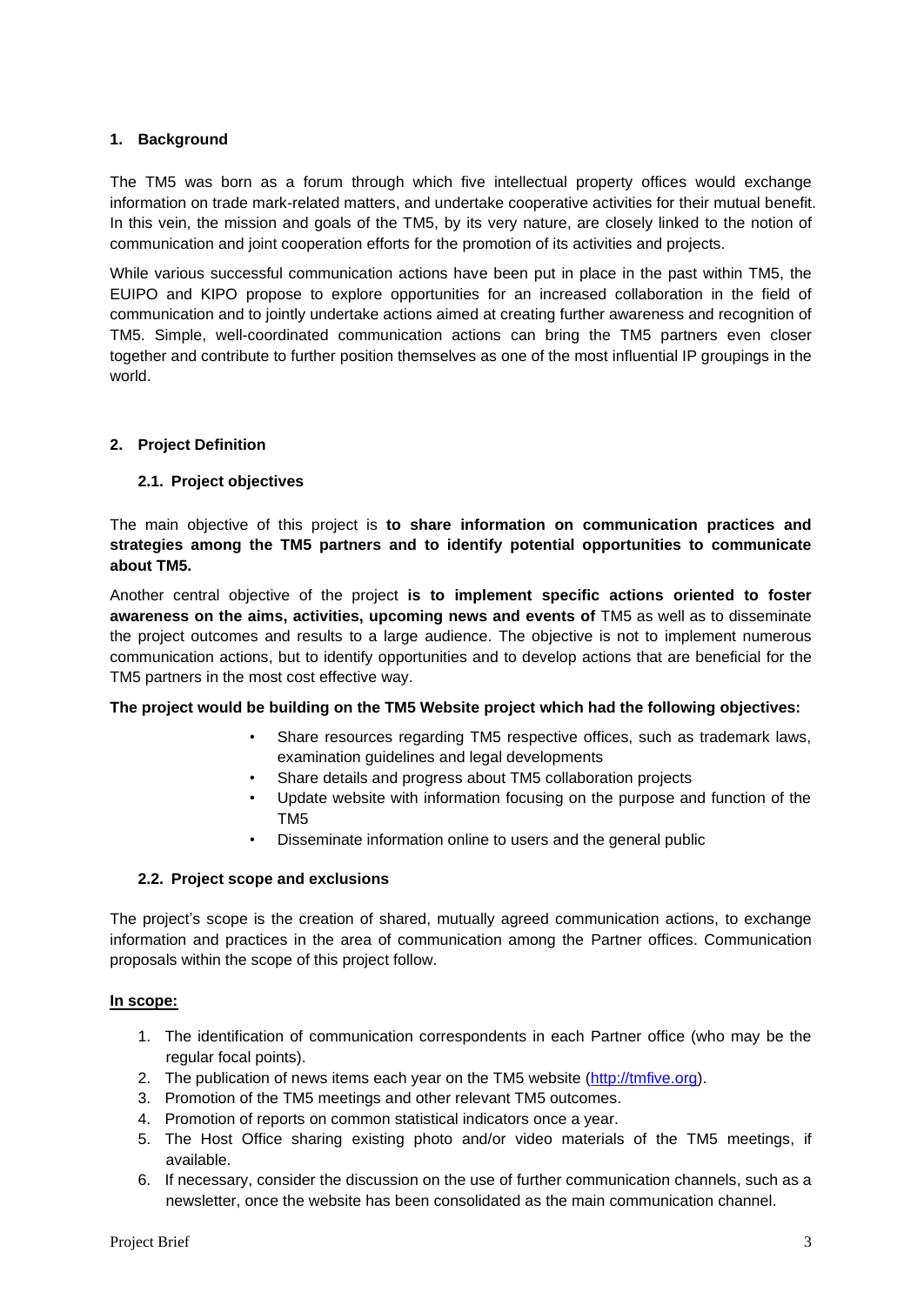#### **Out of scope:**

This project does not envisage the creation of social media accounts for TM5.

#### <span id="page-3-0"></span>**2.3. Outline products/deliverables and/or desired outcomes**

The project is envisaged to develop over two phases:

#### *Phase 1:*

I. During the first phase, the lead offices exchange views in order to:

- share communication objectives and practices
- identify practical opportunities of collaboration
- implement joint communication actions.

This exchange may take place at the Mid-Term Meeting or an Expert Meeting. If considered more efficient the discussions may be combined with reports on the TM5 website.

II. During this phase, it is proposed to continue the **publication of news items and key events** on the [TM5 website,](http://tmfive.org/news/) including the Annual and Mid Term Meetings, the outcomes of specific projects (e.g. the Quality Catalogue) and also experts meetings and workshops. The publication would be coordinated by KIPO.

News items, in addition to the news items on Mid Term and Annual Meetings, could be proposed and published on the TM5 website in order to reflect the activity of the TM5 forum and keep the website alive. The publication of more than two news items is encouraged. In the spirit of collaboration, the TM5 partners are also encouraged to further promote the TM5 news through their respective communication channels e.g., own websites, newsletters, social media accounts.

#### *Phase 2:*

Subject to further approval by the TM5 partners, a phase 2 of this project may be envisaged, aiming to implement specific communication actions. This phase is also subject to be fine-tuned considering the outcomes and identification of opportunities during phase 1.

All communication actions would in principle use the TM5 website as the initial communication channel. Other platforms for communication could include the Partner Offices' own websites, newsletters, social media accounts.

Some examples of common communication actions that could be proposed are:

- the preparation and dissemination of a news item on a specific project outcome;
- the preparation and publication of a news item on cooperation;
- the preparation and publication of a news item or social media posts (depending on channels available for the Partner office) coinciding with the TM5 Annual Meetings and other TM5 relevant issues.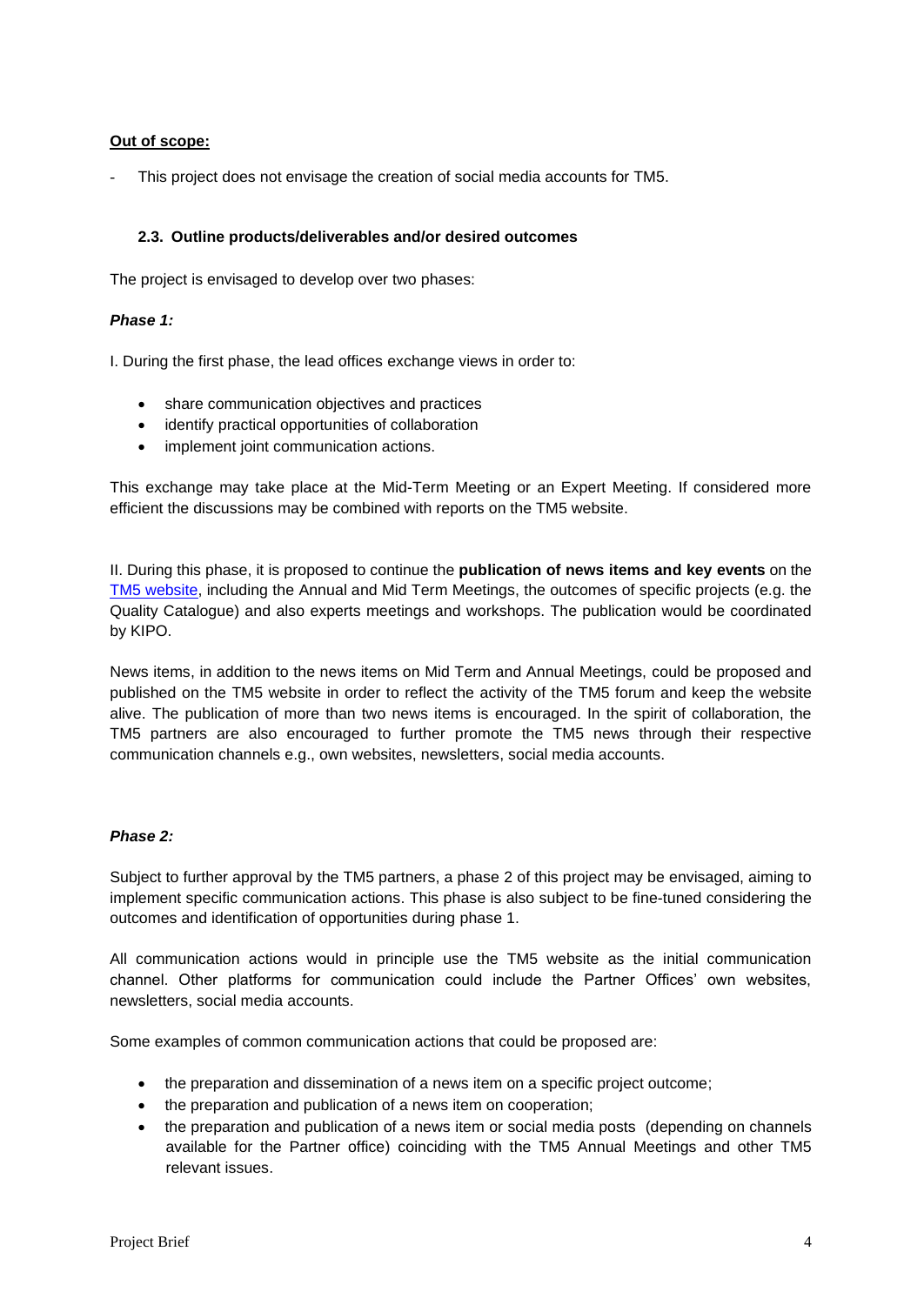In the same vein, it is proposed to continue the **publication of the TM5 reports on common statistical indicators and raise awareness among the general public**. Statistical information from the TM5 partners can be both useful and interesting for a wide audience and can be the subject of a news item.

Host offices could share each year, when possible and according to their own capacity, any **photo and/or video materials available** during the organisation of the TM5 meetings. These materials may be particularly useful when communicating about the TM5 meetings. The proposal to share this type of visual resources is voluntary and it is aimed to provide members of the Network with visual material when available and to use the same visual material by all Network members.

The **use of further communication channels** may be explored and discussed among the Partners. For example, a TM5 newsletter or communication update containing a summary of the latest TM5 news and events may be considered. This update could be sent via email by using the existing option to subscribe to a newsletter available on the TM5 website.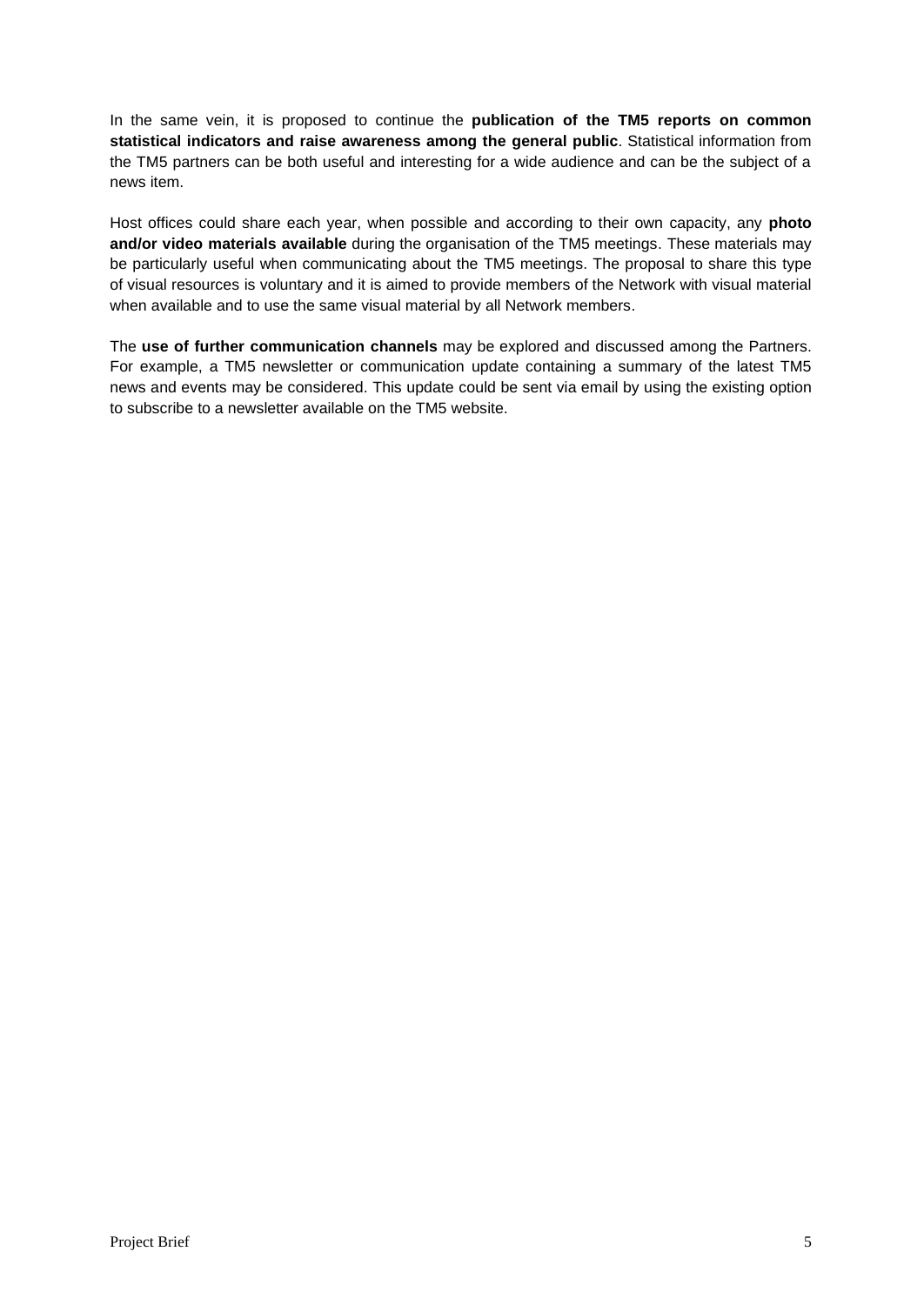## <span id="page-5-0"></span>**3. Outline Project Plan**

| <b>Date</b>                                                                      | <b>Deliverable/milestone</b>                                                                                                                                                                         |
|----------------------------------------------------------------------------------|------------------------------------------------------------------------------------------------------------------------------------------------------------------------------------------------------|
| <b>TM5 Annual Meeting</b><br>October 2020                                        | Approval of the project                                                                                                                                                                              |
| January 2021                                                                     | EUIPO will circulate a questionnaire aiming at: sharing<br>$\bullet$<br>communication objectives and practices<br>identifying practical opportunities of communication<br>$\bullet$                  |
| January - April 2021                                                             | Exchange of communication objectives and practices among TM5<br>$\mathbf{r}$<br>identification of practical opportunities<br>contacts<br>and<br>of<br>collaboration and synergies among the partners |
|                                                                                  | Identification of possible news items and key events to be<br>$\blacksquare$<br>published throughout the year                                                                                        |
| May 2021                                                                         | Identification of topics for discussion during the Mid Term<br>$\equiv$<br>meeting.                                                                                                                  |
| <b>TM5 Mid Term Meeting</b><br>June 2021 INTA / TM5<br>technical / working level | Presentation of potential joint communication actions and main<br>$\omega$<br>outcomes of the exchange of views                                                                                      |
| meeting                                                                          | Agree on a format for exchanging views and discussion on<br>$\overline{\phantom{a}}$<br>proposed communication actions                                                                               |
|                                                                                  | Conclusions on exchange of views on the project and next steps<br>$\overline{\phantom{a}}$                                                                                                           |
| <b>July 2021</b>                                                                 | Document with conclusions of working level meeting and results<br>of the exchange of views on the project and potential joint<br>communication actions                                               |
| September 2021                                                                   | Preparation of report on results of phase 1                                                                                                                                                          |
|                                                                                  | Preparation of outline for phase 2 and common communication<br>÷,<br>action                                                                                                                          |
|                                                                                  | Publication of report on common statistical indicators                                                                                                                                               |
| <b>TM5 Annual Meeting</b><br>November - December 2021                            | Present results and conclusion of phase 1 and proposed way<br>forward                                                                                                                                |
|                                                                                  | Decision regarding phase 2 of the project and outline of common<br>$\overline{\phantom{a}}$<br>communication action                                                                                  |
|                                                                                  | Share available photo and video resources (if any) of annual<br>meeting                                                                                                                              |
|                                                                                  | Discussion on use of other communication channels                                                                                                                                                    |